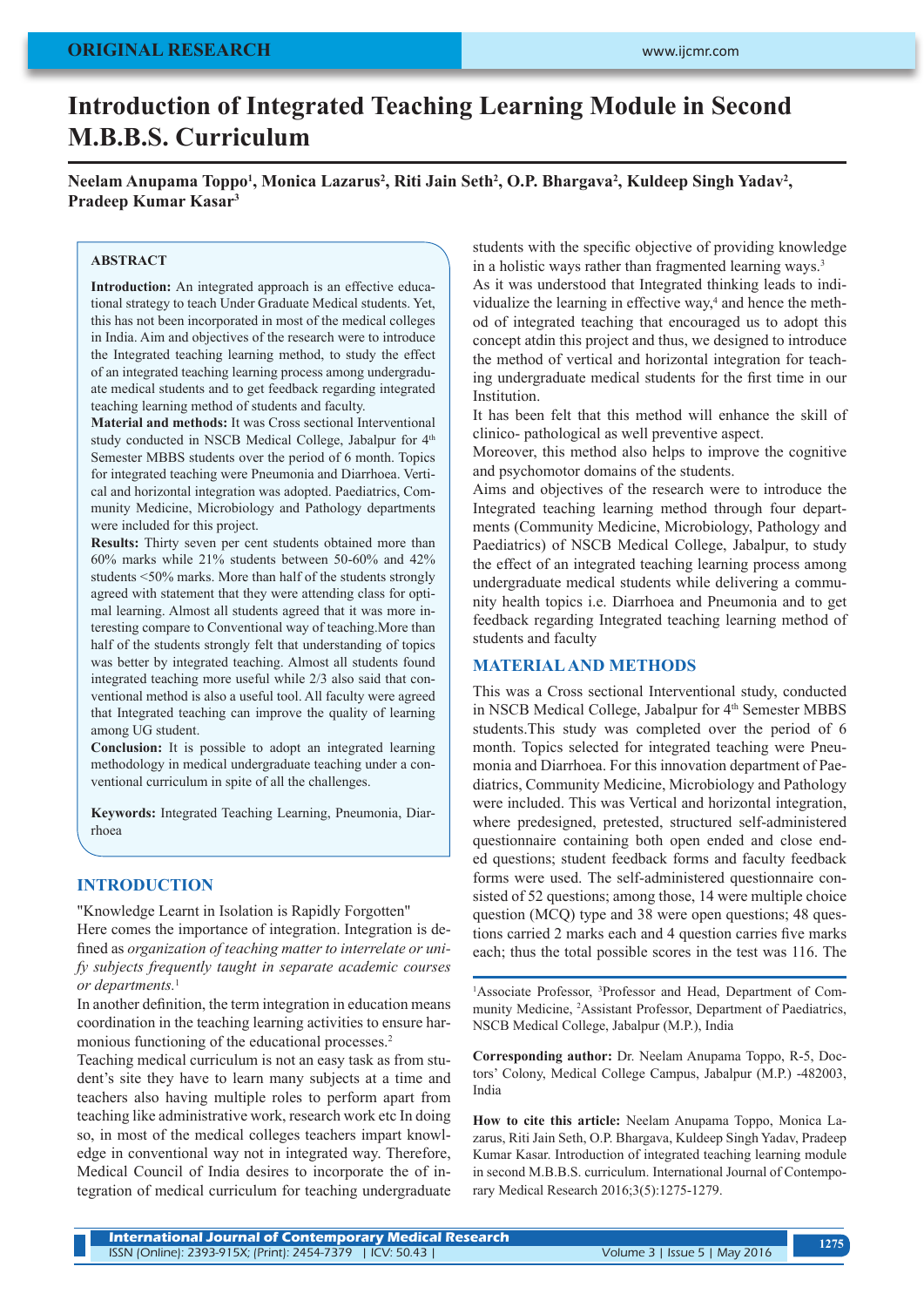study tools were developed in consultation with 5 experienced teaching staffs atleast 1 each from all participating 4 disciplines: namely Community Medicine, Microbiology, Pathology and Paediatrics.

Feedbacks form for students were designed based on LIK-ERT scale while for Faculty feedback SWOT analysis of Integrated Teaching was done.

#### **Study implementation plan**

- Ethical clearance was taken from Ethical committee of the NSCB Medical College.
- Project was shared and discussed with all HODs of concern department.
- HODs nominated and assigned the task to their Colleague.
- Many meetings were organised to finalized the curriculum, time table and plan to execute the lectures.
- Finally it was decided that 12 hours will required for integrated teaching (6 hours for each topic) and another two hours for assessment and Feedback session, which was conducted after completion of planned module.
- It took four weeks to complete the topics.
- Feed back was taken on integrated teaching as well routine conventional teaching.
- Feedback from Teachers were also taken.
- knowledge and skill was also assessed after completion of the topics.

# **RESULTS**

In the assessment and Feedback session 43 students participated. It was conducted to assess the knowledge of students where Objective types questions, descriptive, one line answer, case based assessment was done. Feedbacks of students were taken on following parameters:

- a. Attending class for Optimal Learning
- b. More Interactive
- c. Better Understanding
- d. More Useful

tional method.

- e. More interesting
- f. Time managed by faculty
- g. Appropriate imparting of knowledge and skill and ensuring their acquisition

# **STUDENTS' FEEDBACK**

More than half of the students were strongly agreed with statement that they were attending class for optimal learning in Integrated Teaching while similar numbers of students told that they were some what agreed for conventional way of learning.

Almost all students were agreed that integrated teaching was more interesting compare to Conventional way of teaching. More than half of the students strongly felt that understanding of topics was better by integrated teaching method compare to those 1/3 students said some what agreed for conven-

Almost all students found integrated teaching more useful while 2/3 also said that conventional method is also a useful tool.

 $2/3<sup>rd</sup>$  students said that integrated teaching was very interesting while 1/3rd were disagreed for conventional teaching,





<sup>(</sup>Chi-square= 33.61, df=1, P value=<0.0001) **Figue-2:** More Interactive







(Chi-square= 17.65, df=1, P value=<0.0001) **Figue-4:** More Useful

which was found statistically highly significant with, Chisquare= 27.25, df=1, P value= < 0.0001.

Time was well managed by conventional teachers said by maximum number of students. Almost half of the students were strongly agreed that appropriate knowledge and skill was imparted by integrated method and similar proportion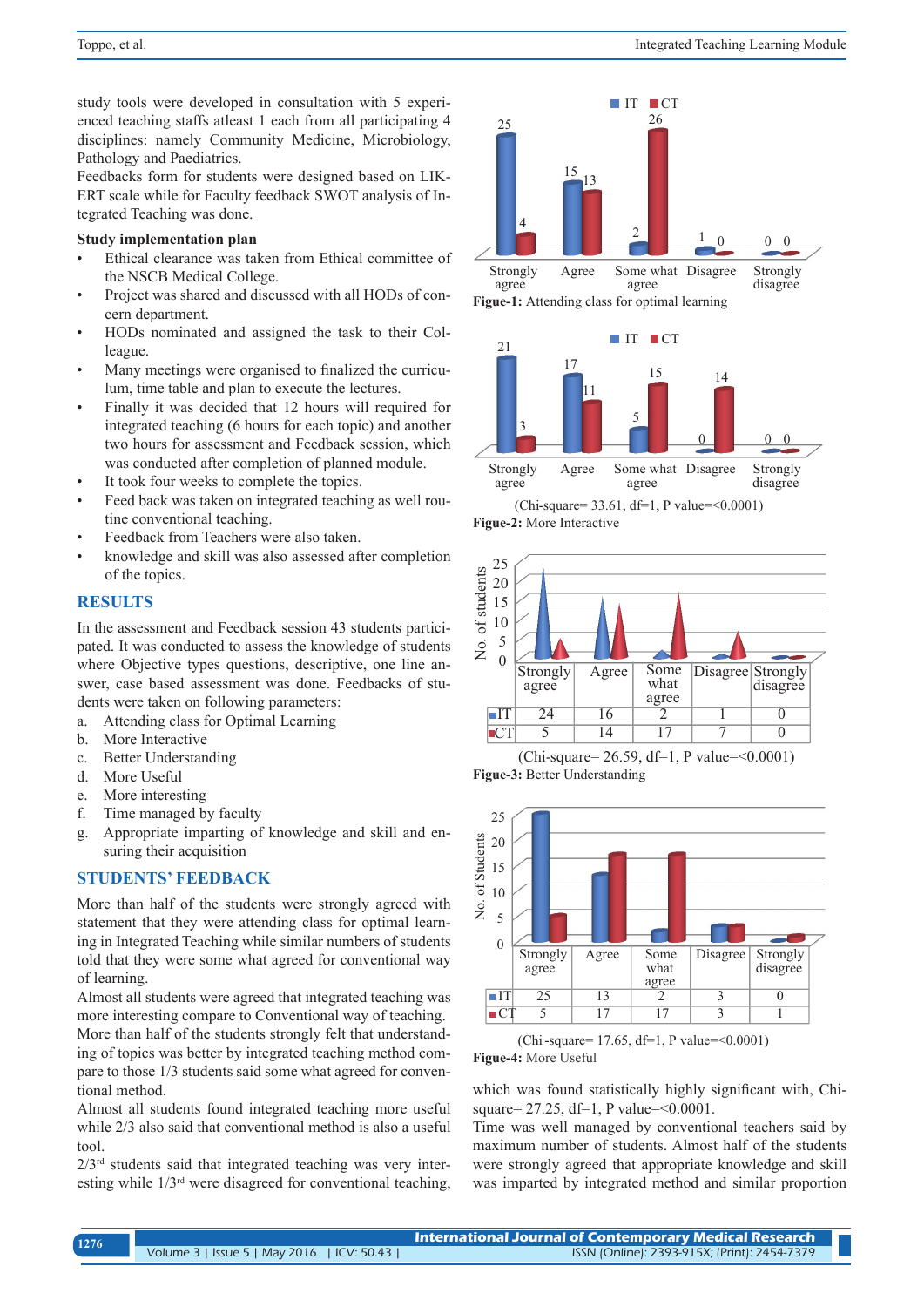of students were agreed with the statement for conventional method. It was also found to be statistically highly significant (Chi-square=  $14.80$ , df=1, P value= < 0.0001).

#### **STUDENTS liked the BEST in Integrated teaching ( Students' view points)**

- Each disease taught by each aspect, each direction gave lots of better understanding
- It was Interactive and Informative
- Videos and Role play were very interesting and good teaching and learning method
- Visual AIDS were very good
- Practical aspects were taught very well helped to develop skills very effectively
- Felt that we are competent to tackle Diarrhoea and pneumonia very well.
- We could integrated knowledge of topics
- Learned well by video exercises and by doing case analysis
- Integration made learning easy
- It increased the power of understanding
- Active learning facilitated by teachers
- Looking forward for more such interactive sessions
- Good way to remember the things about diseases
- Teachers attending the class of other subjects
- Now I don't need to open many copies for these two diseases in four subjects

# **STUDENTS' SUGGESTIONS**

- Should distribute notes of the topics.
- Black boards and chalk can be used.
- Sharing of PPT with students.
- Some time class become boring if extended too much.
- Assessment should be done in between.
- Pharmacology was missed here.
- More classes should be taken by this method.
- Want to learn Tuberculosis by this method.
- All lectures should be integrated.
- No theory classes post lunch.
- Can be done by reading by students and discussion after that.
- All important diseases should be taught by integrated pattern will help each one of us for future clinical practice.

# **STUDENTS' PERFOPRMANCE IN TEST**

Thirty seven per cent students obtained more than 60% marks while 21% students between 50-60% and 42% students obtained <50% marks. One interesting thing we found that the topics covered by multiple teaching learning aid were understood and attempted well while the topics covered through one teaching learning aid i.e. didactic lecture were attempted poorly.

# **TECHERS' FEED BACK**

# **Strengths of Integrated Teaching most of the faculty told that,**

- 1. Those were very effective sessions for effective learning of the topics as a whole.
- 2. Theory with demonstration made learning effective.
- 3. All aspects of the topics were covered simultaneously and that helped students for better understanding.
- 4. It was time saving approach as repetition was avoided.
- 5. Interaction with other department's faculty was appreciable
- 6. Less time required to execute the topics.

# **Weaknesses were**

- 1. Case Demonstration in wards was missed.
- 2. Time taking to prepare time table and plan of execution of classes.
- 3. Difficult to introduce during normal planned schedule.

# **Opportunities of integrated teaching**

- 1. Good opportunity for integration and learning deeply.
- 2. Opportunity for good interaction among teachers.
- 3. Brings faculty together for students' welfare.
- 4. It can be planned in better way in future with other departments and for other topics or system too.

# **Threats of integrated Teaching**

- 1. Cooperation of other departments.
- 2. Need a very good neck to neck coordination, lacking which all programme may fail.

All faculty agreed that this program improved understanding and application of integrated teaching learning method in Undergraduate Medical curriculum. It was felt by faculty that though this was a challenging effort but outcome is appreciable. It was also felt that though it took lot of efforts for interdepartmental coordination, learning wise it was like a refresher course for faculty too. All the faculty felt that this program will help these students perform better in later days of clinical training. They all want this to be incorporated in UG curriculum in future.

# **DISCUSSION**

In medical education many innovative methods have been introduced like self-directed learning, problem-based learning, integrated teaching (IT) and community orientation.<sup>5</sup> Integration of teaching is defined as the organization of teaching matter in such a way where it interrelate or unify the subjects which are frequently taught in separate academic courses or departments.1,6

Integration can be done in horizontal way means that two or more departments teaching simultaneously merge their educational identities and verticaly means integration between disciplines traditionally taught in the different phases of curriculum. There are four major components in it namely:

- 1. Integration of experience,
- 2. Social integration,
- 3. Integration of knowledge,
- 4. Integration as a curriculum design.7

Harden described 11 steps of the integration ladder - A tool for planning, implementing and evaluating medical curriculum.8

As Medical education is related to health care; so our aim should be to teach our undergraduate students in such a way, where they can correlate the various subjects and we can make them better doctors. Teaching different aspects of a topic by faculty members of relevant departments instead of one department will better enhance the knowledge. Ulti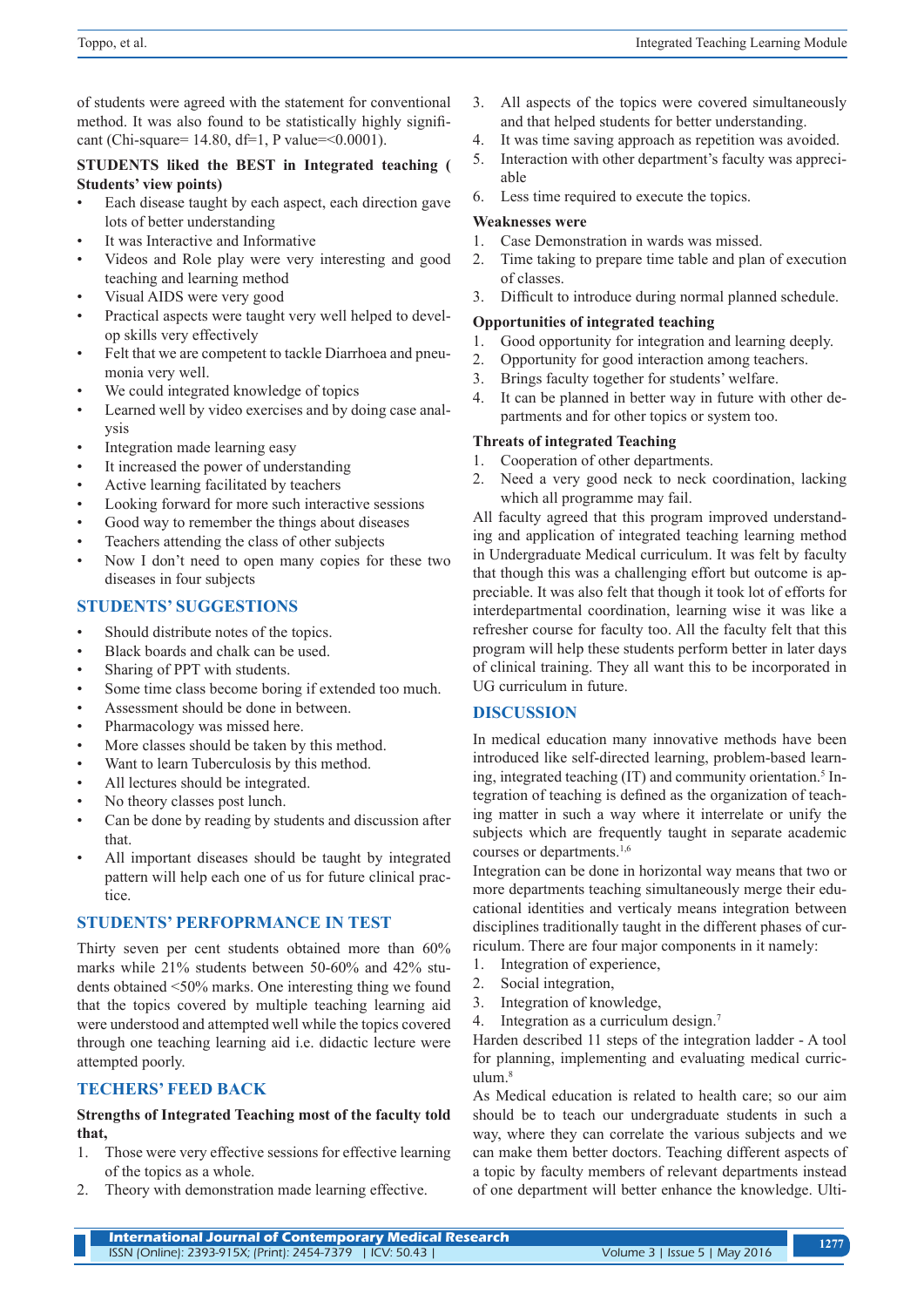mately this will impart the basic knowledge of the topic for better understanding of the various aspects of the diseases which will create better doctors in society who will provide good health care services for community needs. Thus to improve effective diagnosis and better treatment of the patients and to improve the quality of student's learning, integrated learning is the need of an hour.

Medical Council of India has adopted an integrated curriculum which de-emphasize compartmentalization of disciplines.<sup>9</sup>

At present in our institution, we have non-integrated system of the undergraduate curriculum for MBBS, which is discipline-based where teaching activity mostly involves lecturing.

It was found that integrated method was well accepted by all faculty who participated in the project and Head from respected departments. Feedbacks from student revealed that all the aspects like Attending class for Optimal learning, More Interactive, Better Understanding, More Usefulness, More interesting, Appropriate imparting of knowledge and skill and ensuring their acquisition were significantly accepted except time managed by teachers.

It happened because in integrated teaching we took extra hours due to completion of topics in planned time schedule. While in Conventional teaching teachers know that they have one hour to finish his/her topic.

Statistically extremely significant results were obtained for Students' Feedbacks on integrated teaching (P<0.0001).

Thirty seven per cent students obtained more than 60% marks while 21% students between 50-60% and 42% students obtained <50% marks. One interesting thing we found that the topics covered by multiple teaching learning aid were understood and attempted well while the topics covered through one teaching learning aid i.e. didactic lecture were attempted poorly.

More than two third of the students expressed their view that this new method was very good for their learning, better understanding, and useful for future in clinical practice. Similar findings were observed by study done by Basu M et al where they found that overall rating by students about IT was very good new method. Two third of students expressed their view that this new method was very good; 16% told that it was excellent followed by 10% as good. However, nobody gave any negative feedback about IT methodology.

In our study 100% faculty were agreed that this new integrated method of teaching as very useful for students though it was time consuming with syllabus burden in conventional teaching. They told that they are interested in increased integration, but that the current level of integration was not adequate it needs lots of effort, neck to neck support, acceptance by administrators. Other previous studies also addressed this topic.10-15

The present study was an attempt to improve the quality of medical education with the innovative curricular strategy to teach Pneumonia and Diarrhoea in an integrated manner which revealed that IT was better than CT based on feedbacks received from students and faculty. The results of which was similar to some other previous studies.<sup>1,10,17-18,20</sup>

Similar studies at Seth GS Medical College, Mumbai, Maha-

rasthra by Joglekar et al.<sup>1</sup> at MGM's Medical College, Navi Mumbai, India by Kate et al.;<sup>16</sup> at Pramukhswami Medical College, Karamsad, Gujarat by Ghosh and Pandya;<sup>17</sup> at Jawaharlal Nehru Medical College, Belgaum Karnataka by Dandannavar<sup>10</sup> and at Terna Medical College, Nerul, Navi Mumbai by Nikam and Chopade.18 revealed that the marks obtained by the students who had undergone IT was statistically significantly greater than those who did not. But unfortunately we could not compare it in present study.

However in a study done by Kadam and Sane in Maharashtra19 no significant impact of integrated lectures was found between the evaluation after integrated and traditional lectures.

In our study, the students felt a positive attitude of Integrated teaching, they told that it had enhanced the student's understanding of the topic, they recognized that integrating the medical subjects was useful and of interesting to them, and that it should be continued; they felt that there was a positive interaction which helped them to correlate whole aspect of topic, which was similar to studies by Dandannavar at Karnataka,<sup>10</sup> Nikam and Chopade at Mumbai,<sup>18</sup> Soudarssanane and Sahai at JIPMER,<sup>20</sup> Kadam and Sane at Maharashtra,<sup>19</sup> Kumari et al. at Bangalore,<sup>21</sup> Mahajan et al. at Ahmedabad<sup>22</sup> and Rehman et al. at Pakistan.23

The findings and the experience of our study supports the view of other studies that Integrated Teaching Learning Method help to increase quality learning of topics and avoids fragmented manner of teaching where teachers are not aware of what is taught in other subjects. It also develops interest in the topic.

#### **CONCLUSIONS**

Integrated Teaching was found to be more effective than the conventional one as statistical significant results were obtained by comparing feedbacks on integrated with the conventional method; which was well accepted and appreciated by students as well as faculties. It was suggested by both students and faculty to introduce it in whole curriculum. In spite of all the challenges there is possibility to adopt integrated learning methodology in medical undergraduate teaching.

#### **REFERENCES**

- 1. Joglekar S, Bhuiyan P S, Kishore S. Integrated teaching--our experience. J Postgrad Med. 1994;40:231.
- 2. P.S. Bhuiyan, N.N. Rege, A.N.Supe: (second edition): The art of teaching medical students. Medical Education Technology Cell, Seth G.S. Medical College and K.E.M. Hospital, Mumbai. 305-312
- 3. Arun V. Jamkar, Vishwnath L Yemul and Gurpreet Singh: Integrated teaching program with student centered case base learning for undergraduates at B J Medical College Pune. www.faimer.org/education/fellows/abstracts/04jamkar.pdf
- 4. Bipin S. Jain. Integrated Medical Education: A Must for Homeopathic Colleges and Homeopaths in the Making. http://www.hpathy.com/ezine/2009july.asp3.
- 5. Smith SR. Toward an integrated medical curriculum. Med Health R I. 2005;88:258-61.
- 6. Huber MT, Hutchings P. Integrative Learning: Mapping the Terrain. The Academy in Transition. 2<sup>nd</sup> ed. Washington, DC: Association of American Colleges and Uni-